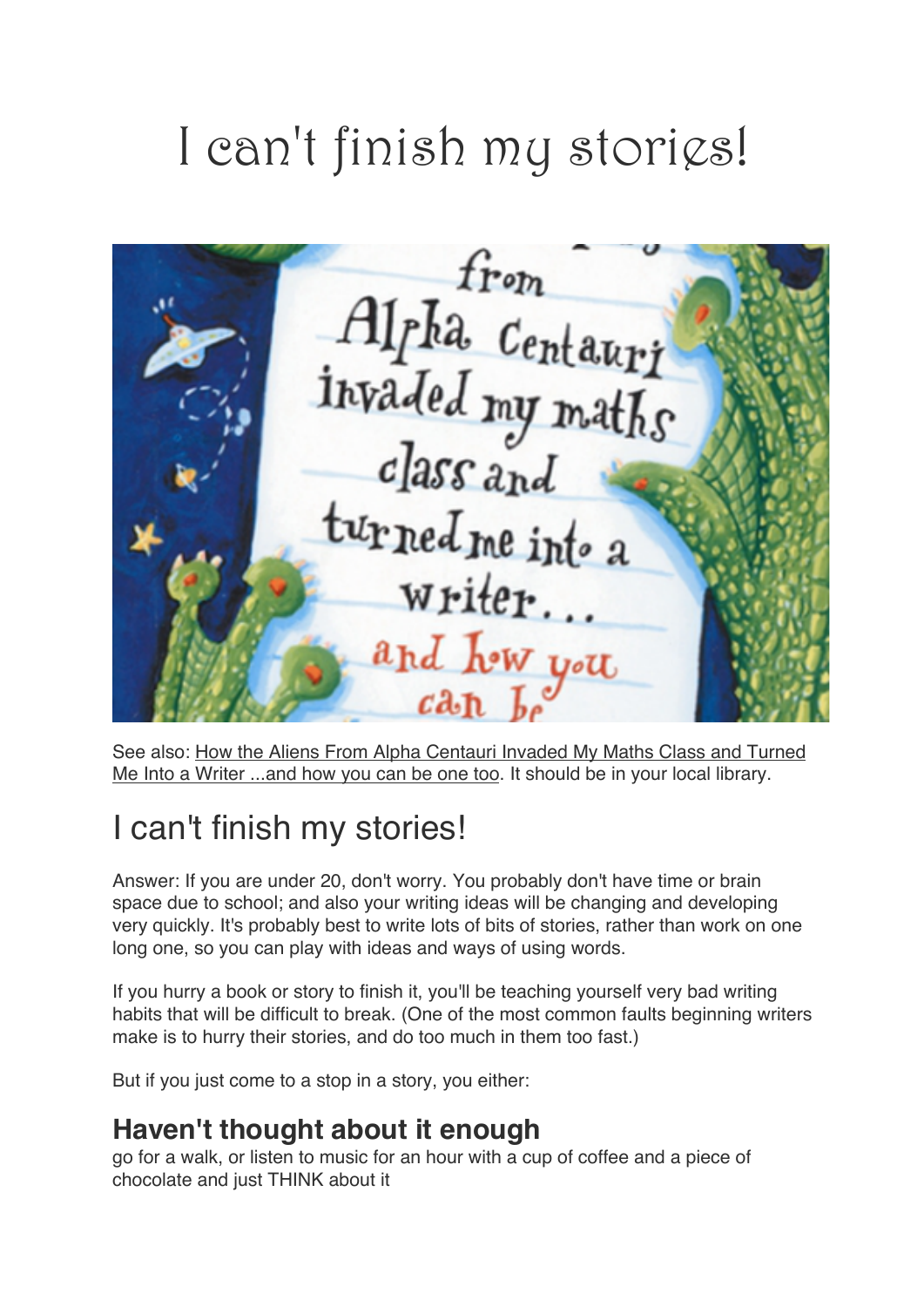# **OR**

#### **May know that you need to change your story**

... or do a heck of a lot more work to it -- and you can't bring yourself to do it. Solution: accept that the better the book, the more sheer hard work it will involve. Take a deep breath and do what the book needs

# **OR**

#### **May be scared it won't be as good as it should be.**

Well, it probably won't be. Doesn't matter. Just write it -- then you can rewrite and rewrite and rewrite. it is much easier to work with something already down on paper than something in your head. So get writing- but be prepared to trash it when it doesn't work.

#### I can't get any ideas!

Answer: There is no such thing as inspiration! Just years of THINKING and looking and listening and analysing- then suddenly it all comes together and you know what your story is going to be about.

And then you REALLY start thinking.

Yes, there is a point when a story idea comes together -- but if you haven't done lots of thinking about all sorts of things first, it won't happen.

Ideas don't just drift out of the sky. I wish they did. They have to be worked for.

#### **So..what are you really interested in? (If you say 'nothing' then there is no way you are going to be a writer)**

Think about the last two weeks.

What did you feel passionate about? And yes, this can be as simple as playing with your dog --write a doggy book -- or gossiping with friends. Write about what you care about.

Think about the most vivid scene you can create in your mind.

Your own home? An alien planet? A tropical island? That is where you set your book.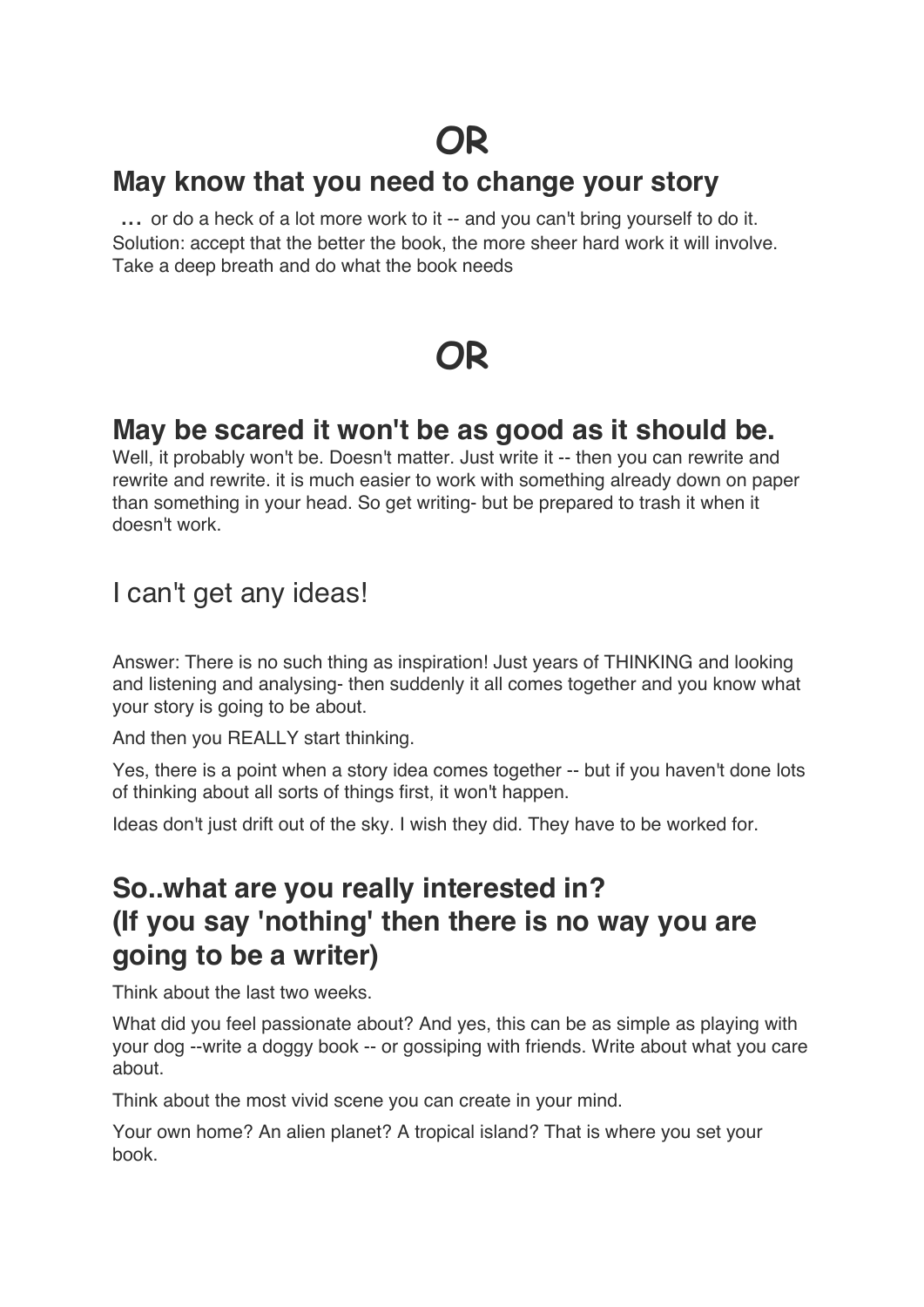## My ideas are like the last movie I watched/ book I read!

Answer: See above.

Stories need thinking about. You can't spin a story out of nothing, no matter how brilliant you are with words.

If your ideas are always secondhand ones, stop being lazy and WORK at your writing.

I'm an amateur violin player. I love playing, but not enough to practice. Amateur writers write because it's fun, but they don't love it enough to work and sweat over it.

I'm not saying you have to be a professional writer -- you will still get enormous pleasure being an amateur writer, and give pleasure to others too, not to mention finding useful skills.

But if you want to be a good writer, you need to put a heck of a lot of work into it- at least as much as if you wanted to become a doctor or teacher.

Talent is not enough!

#### I don't know where to start!

Answer: Write the ending first. I 'm serious.

it's easy to write the beginning of a story and then stop, as you run out of ideas.

But if you write the ending first you have to THINK about the story.

What is it about?

Who is it about?

What do they want more than anything else?

Will they find it?

Where will this story end up?

You may not stick to the ending.

But it WILL make you think before you write.

ps It's much easier to write a GOOD beginning when you've already written some of the book. The beginning is the bit that will haul the reader in- so it must be vivid. But it doesn't have to be written first,.